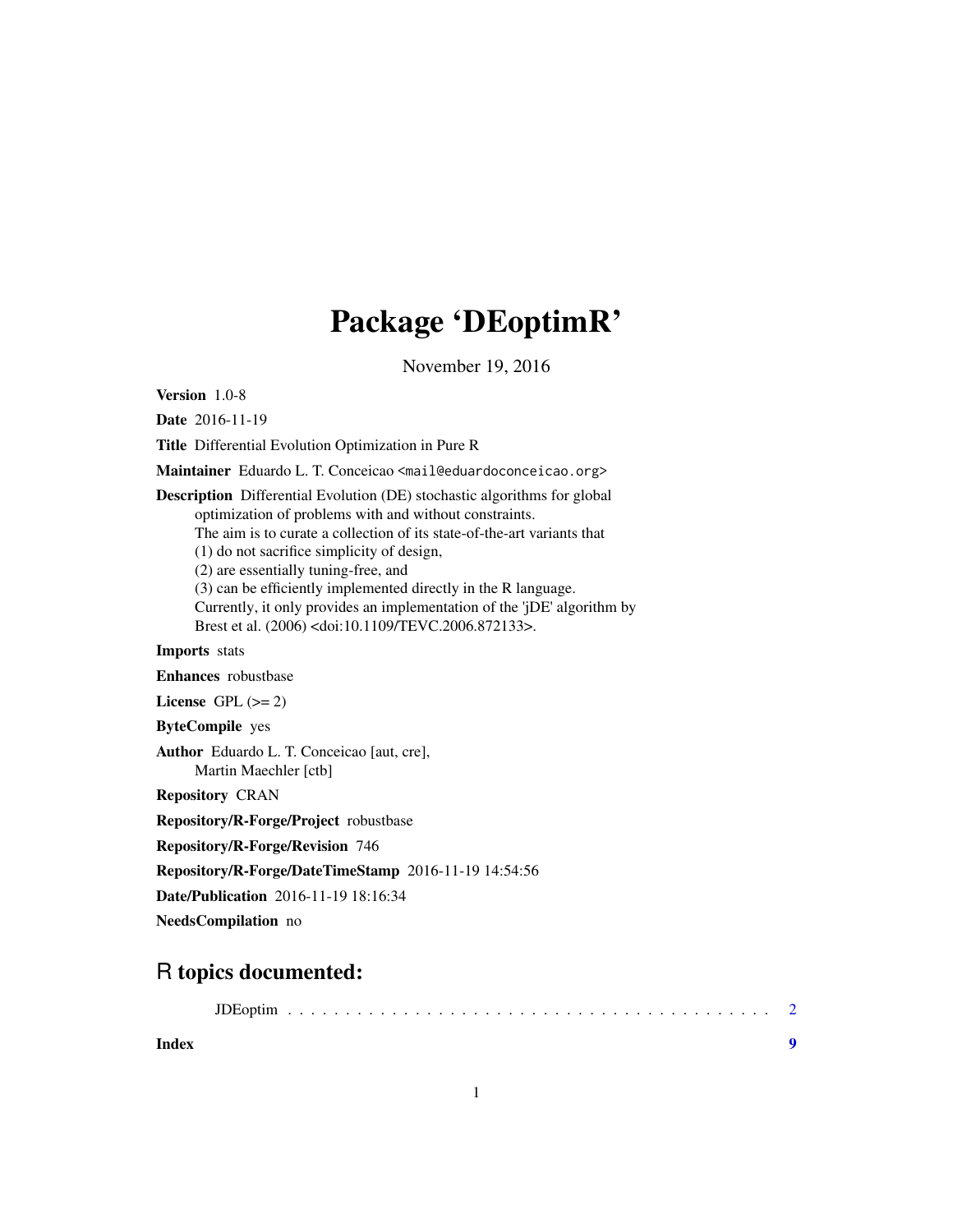<span id="page-1-0"></span>

#### Description

An bespoke implementation of the 'jDE' variant by Brest *et al.* (2006) [doi: 10.1109/TEVC.2006.872133.](http://doi.org/10.1109/TEVC.2006.872133)

#### Usage

```
JDEoptim(lower, upper, fn,
        constr = NULL, meq = 0, eps = 1e-05,
        NP = 10*d, F1 = 0.1, Fu = 1,tau_F = 0.1, tau_C = 0.1, tau_P = 0.1,
         jitter_factor = 0.001,
        tol = 1e-15, maxiter = 200*d, fnscale = 1,
        compare_to = c("median", "max"),
        add_to_init_pop = NULL,
         trace = FALSE, triter = 1,
        details = FALSE, ...)
```
#### Arguments

| lower, upper | numeric vectors of <i>lower</i> or <i>upper</i> bounds, respectively, for the parameters to be<br>optimized over. Must be finite (is. finite) as they bound the hyper rectangle<br>of the initial random population.                                                                                                                                                                                                                                                                                                           |
|--------------|--------------------------------------------------------------------------------------------------------------------------------------------------------------------------------------------------------------------------------------------------------------------------------------------------------------------------------------------------------------------------------------------------------------------------------------------------------------------------------------------------------------------------------|
| fn           | (nonlinear) objective function to be <i>minimized</i> . It takes as first argument the<br>vector of parameters over which minimization is to take place. It must return the<br>value of the function at that point.                                                                                                                                                                                                                                                                                                            |
| constr       | an optional function for specifying the nonlinear constraints under which we<br>want to minimize fn. Nonlinear equalities should be given first and defined to<br>equal zero $(h_i(X) = 0)$ , followed by nonlinear inequalities defined as lesser<br>than zero $(g_i(X) \leq 0)$ . This function takes the vector of parameters as its<br>first argument and returns a real vector with the length of the total number of<br>constraints. It defaults to NULL, meaning that <i>bound-constrained</i> minimization<br>is used. |
| meg          | an optional positive integer specifying that the first meq constraints are treated<br>as equality constraints, all the remaining as <i>inequality</i> constraints. Defaults to 0<br>(inequality constraints only).                                                                                                                                                                                                                                                                                                             |
| eps          | maximal admissible constraint violation for equality constraints. An optional<br>real vector of small positive tolerance values with length meq used in the trans-<br>formation of equalities into inequalities of the form $ h_i(X)  - \epsilon \leq 0$ . A scalar<br>value is expanded to apply to all equality constraints. Default is 1e-5.                                                                                                                                                                                |
| <b>NP</b>    | an optional positive integer giving the number of candidate solutions in the ran-<br>domly distributed initial population. Defaults to 10*length(lower).                                                                                                                                                                                                                                                                                                                                                                       |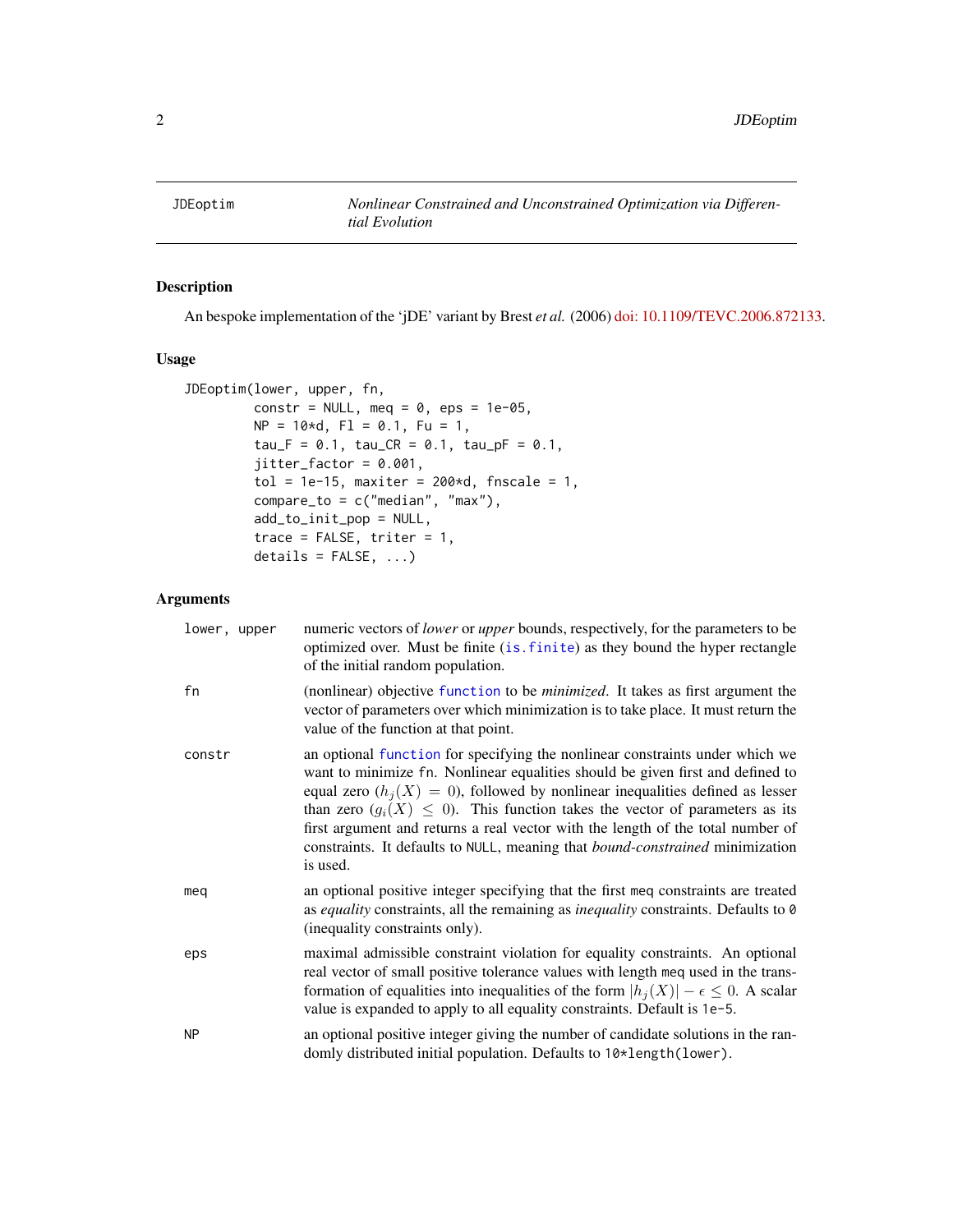| F1              | an optional scalar which represents the minimum value that the scaling factor F<br>could take. Default is 0.1, which is almost always satisfactory.                                                                                                                                                                                                                 |
|-----------------|---------------------------------------------------------------------------------------------------------------------------------------------------------------------------------------------------------------------------------------------------------------------------------------------------------------------------------------------------------------------|
| Fu              | an optional scalar which represents the maximum value that the scaling factor F<br>could take. Default is 1, which is almost always satisfactory.                                                                                                                                                                                                                   |
| tau_F           | an optional scalar which represents the probability that the <i>scaling factor</i> F is<br>updated. Defaults to 0.1, which is almost always satisfactory.                                                                                                                                                                                                           |
| tau_CR          | an optional constant value which represents the probability that the crossover<br>probability CR is updated. Defaults to 0.1, which is almost always satisfactory.                                                                                                                                                                                                  |
| tau_pF          | an optional scalar which represents the probability that the <i>mutation probability</i><br>$p_F$ in the mutation strategy DE/rand/1/either-or is updated. Defaults to 0.1.                                                                                                                                                                                         |
| jitter_factor   | an optional tuning constant for <i>jitter</i> . If NULL only <i>dither</i> is used. Defaults to<br>0.001.                                                                                                                                                                                                                                                           |
| tol             | an optional positive scalar giving the tolerance for the stopping criterion. Default<br>is 1e-15.                                                                                                                                                                                                                                                                   |
| maxiter         | an optional positive integer specifying the maximum number of iterations that<br>may be performed before the algorithm is halted. Defaults to 200*length(lower).                                                                                                                                                                                                    |
| fnscale         | an optional positive scalar specifying the typical magnitude of fn. It is used only<br>in the <i>stopping criterion</i> . Defaults to 1. See 'Details'.                                                                                                                                                                                                             |
| compare_to      | an optional character string controlling which function should be applied to the<br>fn values of the candidate solutions in a generation to be compared with the<br>so-far best one when evaluating the <i>stopping criterion</i> . If "median" the median<br>function is used; else, if "max" the max function is used. It defaults to "median".<br>See 'Details'. |
| add_to_init_pop |                                                                                                                                                                                                                                                                                                                                                                     |
|                 | an optional real vector of length length (lower) or matrix with length (lower)<br>rows specifying initial values of the parameters to be optimized which are ap-<br>pended to the randomly generated initial population. It defaults to NULL.                                                                                                                       |
| trace           | an optional logical value indicating if a trace of the iteration progress should be<br>printed. Default is FALSE.                                                                                                                                                                                                                                                   |
| triter          | an optional positive integer that controls the frequency of tracing when trace = TRUE.<br>Default is triter = 1, which means that iteration $:$ < value of stopping test ><br>(value of best solution ) best solution { index of violated constraints }<br>is printed at every iteration.                                                                           |
| details         | an optional logical value. If TRUE the output will contain the parameters in the<br>final population and their respective fn values. Defaults to FALSE.                                                                                                                                                                                                             |
|                 | optional additional arguments passed to fn() and constr() if that is not NULL.                                                                                                                                                                                                                                                                                      |

#### Details

Overview: The setting of the *control parameters* of standard Differential Evolution (DE) is crucial for the algorithm's performance. Unfortunately, when the generally recommended values for these parameters (see, *e.g.*, Storn and Price, 1997) are unsuitable for use, their determination is often difficult and time consuming. The jDE algorithm proposed in Brest *et al.* (2006) employs a simple self-adaptive scheme to perform the automatic setting of control parameters scale factor F and crossover rate CR.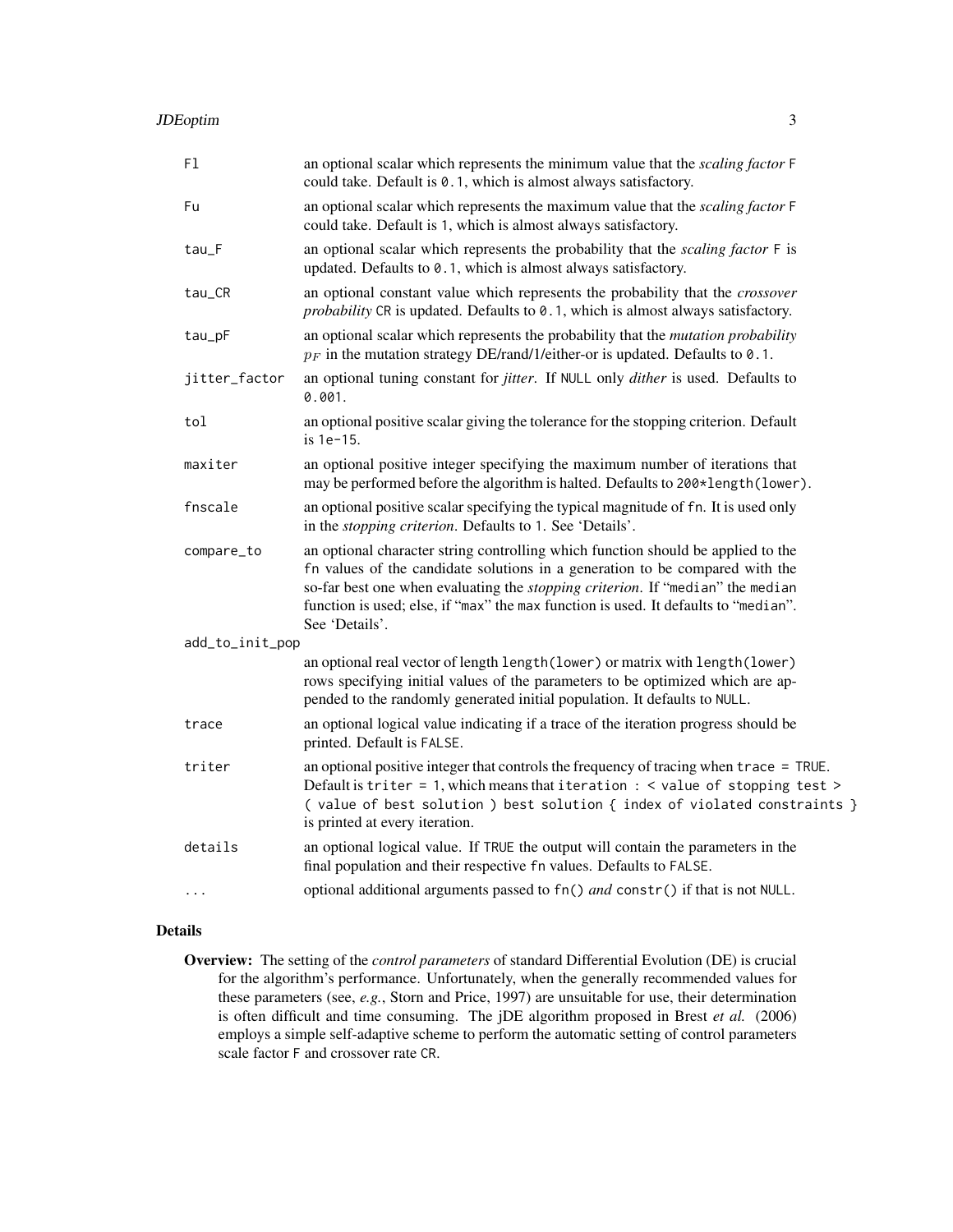This implementation differs from the original description, most notably in the use of the *DE/rand/1/either-or* mutation strategy (Price *et al.*, 2005), combination of *jitter with dither* (Storn 2008), and for *immediately replacing* each worse parent in the current population by its newly generated better or equal offspring (Babu and Angira 2006) instead of updating the current population with all the new solutions at the same time as in classical DE.

Constraint Handling: Constraint handling is done using the approach described in Zhang and Rangaiah (2012), but with a *different reduction updating scheme* for the constraint relaxation value  $(\mu)$ . Instead of doing it once for every generation or iteration, the reduction is triggered for two cases when the *constraints only contain inequalities*. Firstly, every time a feasible solution is selected for replacement in the next generation by a new feasible trial candidate solution with a better objective function value. Secondly, whenever a current infeasible solution gets replaced by a feasible one. If the constraints *include equalities*, then the reduction is not triggered in this last case. This constitutes an original feature of the implementation.

The performance of the constraint handling technique is severely impaired by a small feasible region. Therefore, equality constraints are particularly difficult to handle due to the tiny feasible region they define. So, instead of explicitly including all equality constraints in the formulation of the optimization problem, it might prove advantageous to eliminate some of them. This is done by expressing one variable  $x_k$  in terms of the remaining others for an equality constraint  $h_i(X) = 0$  where  $X = [x_1, \ldots, x_k, \ldots, x_d]$  is the vector of solutions, thereby obtaining a relationship as  $x_k = R_{k,j}([x_1, \ldots, x_{k-1}, x_{k+1}, \ldots, x_d])$ . But this means that both the variable  $x_k$  and the equality constraint  $h_j(X) = 0$  can be removed altogether from the original optimization formulation, since the value of  $x_k$  can be calculated during the search process by the relationship  $R_{k,j}$ . Notice, however, that two additional inequalities

$$
l_k \leq R_{k,j}([x_1,\ldots,x_{k-1},x_{k+1},\ldots,x_d]) \leq u_k,
$$

where the values  $l_k$  and  $u_k$  are the lower and upper bounds of  $x_k$ , respectively, must be provided in order to obtain an equivalent formulation of the problem. For guidance and examples on applying this approach see Wu *et al.* (2015).

Discrete and Integer Variables: Any DE variant is easily extended to deal with *mixed integer nonlinear programming* problems using a small variation of the technique presented by Lampinen and Zelinka (1999). Integer values are obtained by means of the floor() function *only* for the evaluation of the objective function. This is because DE itself works with continuous variables. Additionally, each upper bound of the integer variables should be added by 1.

Notice that the final solution needs to be *converted with* floor() to obtain its *integer* elements.

Stopping Criterion: The algorithm is stopped if

$$
\frac{\text{compare\_to}\{[\text{fn}(X_1), \dots, \text{fn}(X_{\text{nop}})]\} - \text{fn}(X_{\text{best}})}{\text{fnscale}} \le \text{tol}
$$

where the "best" individual  $X_{\text{best}}$  is the *feasible* solution with the lowest objective function value in the population and the total number of elements in the population, npop, is NP+NCOL(add\_to\_init\_pop). This is a variant of the *Diff* criterion studied by Zielinski and Laur (2008), which was found to yield the best results.

#### Value

A list with the following components:

par The best set of parameters found.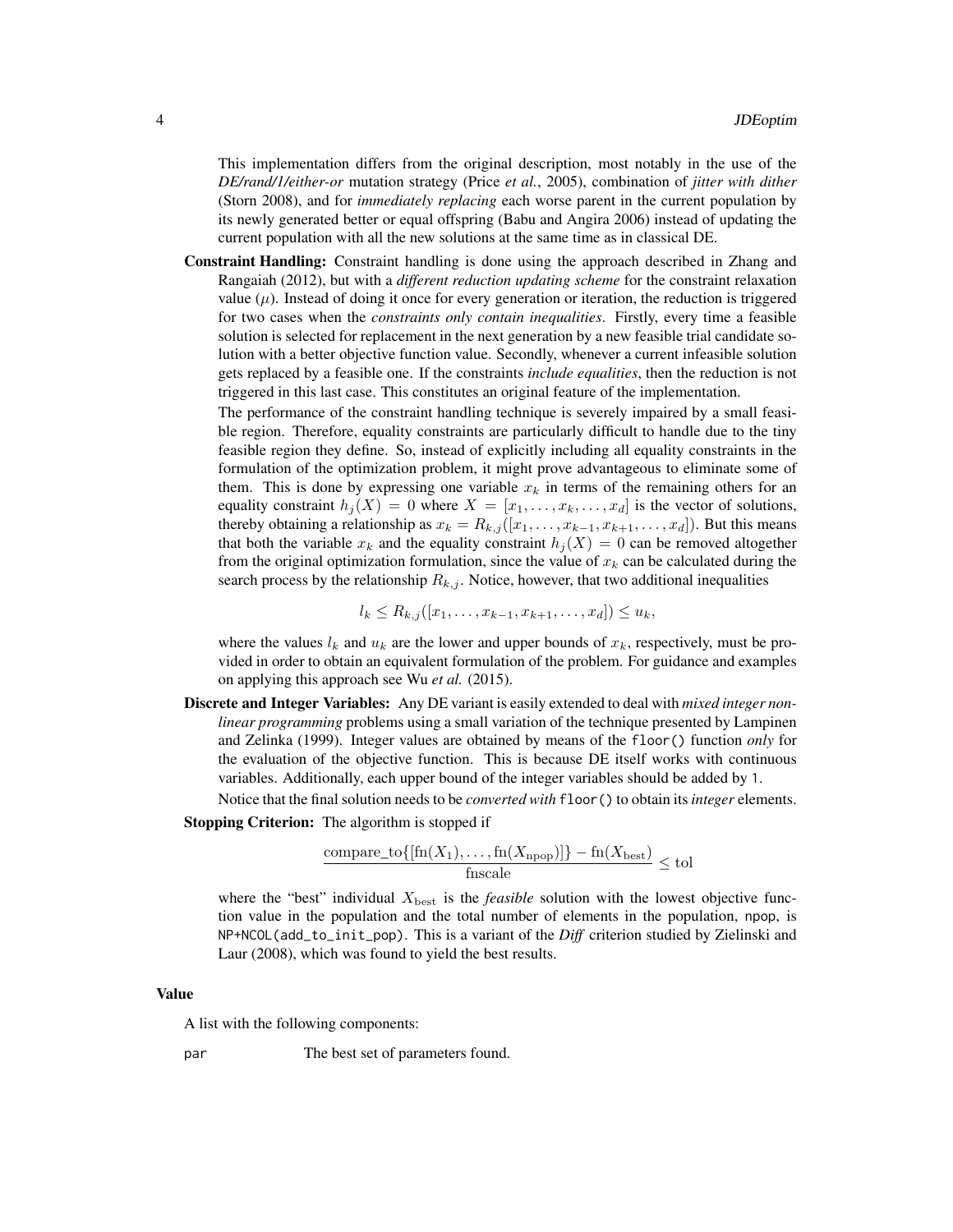#### JDEoptim 5

| value                    | The value of fn corresponding to par.                                                                                          |
|--------------------------|--------------------------------------------------------------------------------------------------------------------------------|
| iter                     | Number of iterations taken by the algorithm.                                                                                   |
| convergence              | An integer code. $\theta$ indicates successful completion. 1 indicates that the iteration<br>limit maxiter has been reached.   |
| and if details $=$ TRUE: |                                                                                                                                |
| poppar                   | Matrix of dimension (length(lower), npop), with columns corresponding to<br>the parameter vectors remaining in the population. |
| popcost                  | The values of fn associated with poppar, vector of length npop.                                                                |

#### **Note**

It is possible to perform a warm start, *i.e.*, starting from the previous run and resume optimization, using  $NP = 0$  and the component poppar for the add\_to\_init\_pop argument.

#### Author(s)

Eduardo L. T. Conceicao <mail@eduardoconceicao.org>

#### References

Babu, B. V. and Angira, R. (2006) Modified differential evolution (MDE) for optimization of nonlinear chemical processes. *Computers and Chemical Engineering* 30, 989–1002.

Brest, J., Greiner, S., Boskovic, B., Mernik, M. and Zumer, V. (2006) Self-adapting control parameters in differential evolution: a comparative study on numerical benchmark problems. *IEEE Transactions on Evolutionary Computation* 10, 646–657.

Lampinen, J. and Zelinka, I. (1999). Mechanical engineering design optimization by differential evolution; in Corne, D., Dorigo, M. and Glover, F., Eds., *New Ideas in Optimization*. McGraw-Hill, pp. 127–146.

Price, K. V., Storn, R. M. and Lampinen, J. A. (2005) *Differential Evolution: A practical approach to global optimization*. Springer, Berlin, pp. 117–118.

Storn, R. (2008) Differential evolution research — trends and open questions; in Chakraborty, U. K., Ed., *Advances in differential evolution*. SCI 143, Springer-Verlag, Berlin, pp. 11–12.

Storn, R. and Price, K. (1997) Differential evolution - a simple and efficient heuristic for global optimization over continuous spaces. *Journal of Global Optimization* 11, 341–359.

Wu, G., Pedrycz, W., Suganthan, P. N. and Mallipeddi, R. (2015) A variable reduction strategy for evolutionary algorithms handling equality constraints. *Applied Soft Computing* 37, 774–786.

Zhang, H. and Rangaiah, G. P. (2012) An efficient constraint handling method with integrated differential evolution for numerical and engineering optimization. *Computers and Chemical Engineering* 37, 74–88.

Zielinski, K. and Laur, R. (2008) Stopping criteria for differential evolution in constrained singleobjective optimization; in Chakraborty, U. K., Ed., *Advances in differential evolution*. SCI 143, Springer-Verlag, Berlin, pp. 111–138.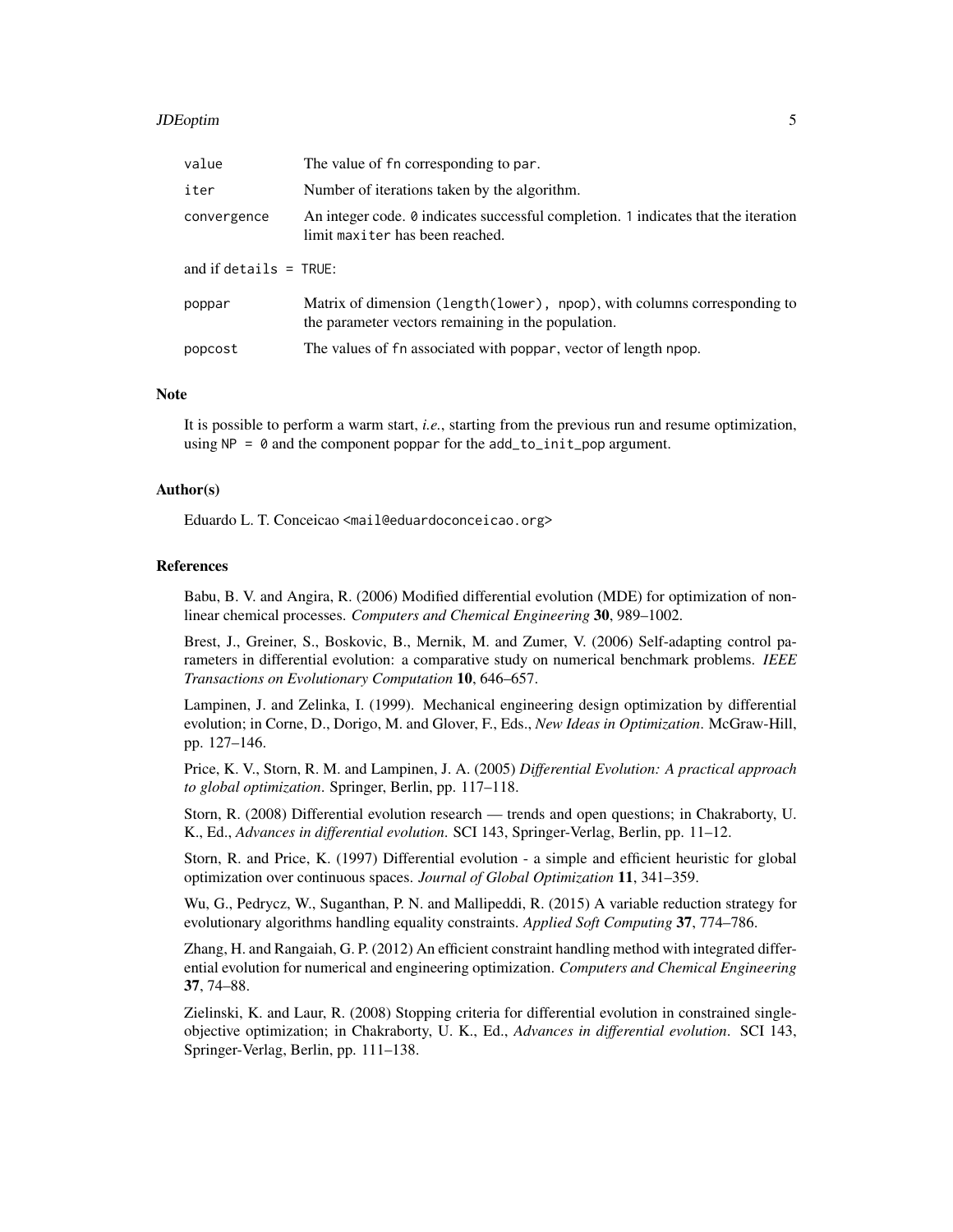#### <span id="page-5-0"></span>See Also

Function [DEoptim\(](#page-0-0)) in the **DEoptim** package has many more options than JDEoptim(), but does not allow constraints in the same flexible manner.

#### Examples

```
# NOTE: Examples were excluded from testing
# to reduce package check time.
# Use a preset seed so test values are reproducible.
set.seed(1234)
# Bound-constrained optimization
# Griewank function
#
# -600 \le xi \le 600, i = \{1, 2, ..., n\}# The function has a global minimum located at
# x* = (0, 0, \ldots, 0) with f(x*) = 0. Number of local minima
# for arbitrary n is unknown, but in the two dimensional case
# there are some 500 local minima.
#
# Source:
# Ali, M. Montaz, Khompatraporn, Charoenchai, and
# Zabinsky, Zelda B. (2005).
# A numerical evaluation of several stochastic algorithms
# on selected continuous global optimization test problems.
# Journal of Global Optimization 31, 635-672.
griewank \leq function(x) {
    1 + \text{crossprod}(x)/4000 - \text{prod}( \cos(x/\text{sqrt}(\text{seq}_\text{along}(x)))) )}
JDEoptim(rep(-600, 10), rep(600, 10), griewank,
         tol = 1e-7, trace = TRUE, triter = 50)
# Nonlinear constrained optimization
# 0 \le x1 \le 34, 0 \le x2 \le 17, 100 \le x3 \le 300# The global optimum is
# (x1, x2, x3; f) = (0, 16.666667, 100; 189.311627).
#
# Source:
# Westerberg, Arthur W., and Shah, Jigar V. (1978).
# Assuring a global optimum by the use of an upper bound
# on the lower (dual) bound.
# Computers and Chemical Engineering 2, 83-92.
fcn <-list(obj = function(x) { }35*x[1]^0.6 + 35*x[2]^0.6
        },
        eq = 2,
```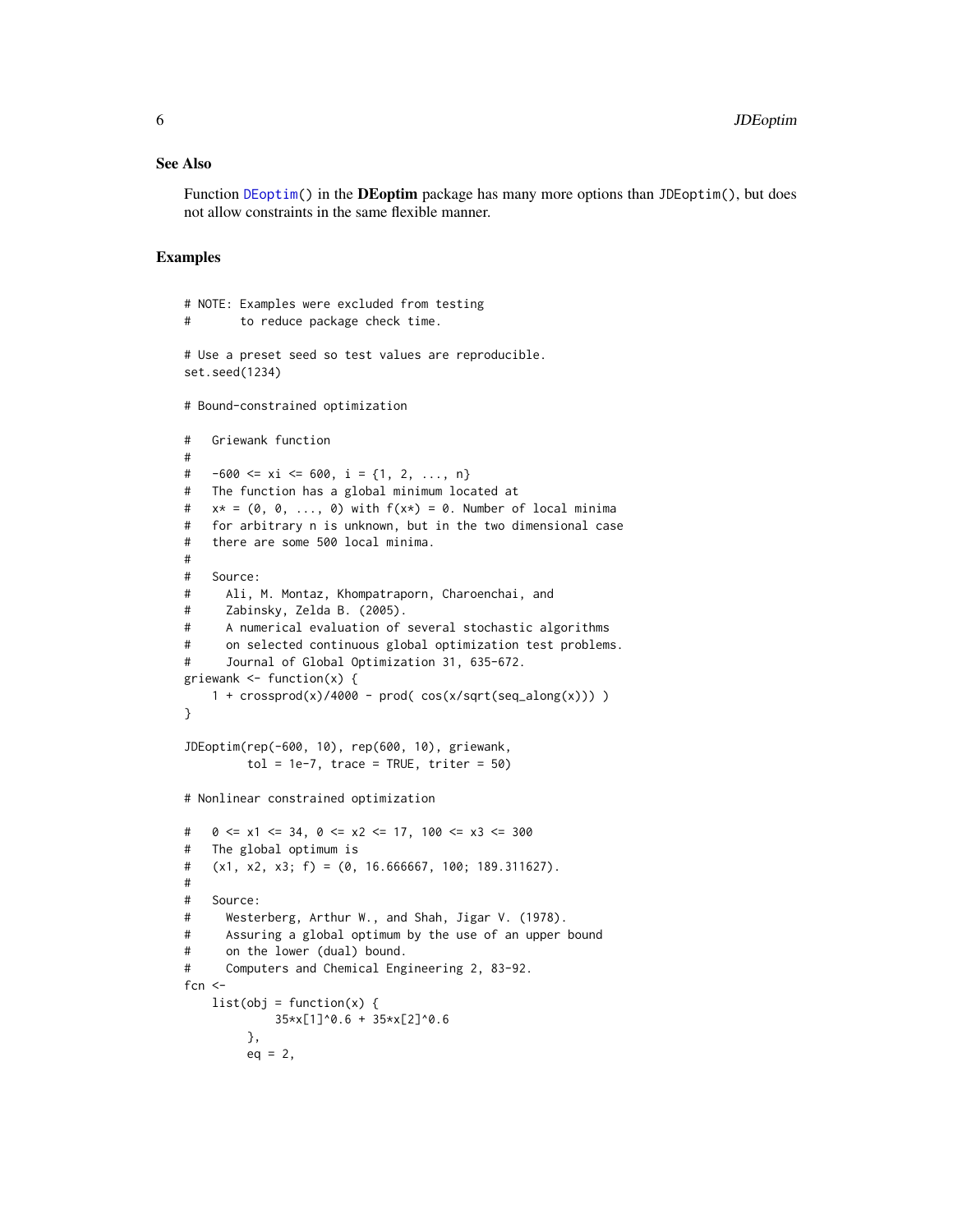```
con = function(x) {
             x1 \leftarrow x[1]; x3 \leftarrow x[3]c(600*x1 - 50*x3 - x1*x3 + 5000,600*x[2] + 50*x3 - 15000)
         })
JDEoptim(c(0, 0, 100), c(34, 17, 300),
         fn = fcn$obj, constr = fcn$con, meq = fcn$eq,
         tol = 1e-7, trace = TRUE, triter = 50)
# Designing a pressure vessel
# Case A: all variables are treated as continuous
#
# 1.1 \le x1 \le 12.5*, 0.6 \le x2 \le 12.5*,
# 0.0 \le x3 \le 240.0*, 0.0 \le x4 \le 240.0# Roughly guessed*
# The global optimum is (x1, x2, x3, x4; f) =# (1.100000, 0.600000, 56.99482, 51.00125; 7019.031).
#
# Source:
# Lampinen, Jouni, and Zelinka, Ivan (1999).
# Mechanical engineering design optimization
# by differential evolution.
# In: David Corne, Marco Dorigo and Fred Glover (Editors),
# New Ideas in Optimization, McGraw-Hill, pp 127-146
pressure_vessel_A <-
    list(obj = function(x) { }x1 \leftarrow x[1]; x2 \leftarrow x[2]; x3 \leftarrow x[3]; x4 \leftarrow x[4]0.6224*x1*x3*x4 + 1.7781*x2*x3^2 +
             3.1611*x1^2*x4 + 19.84*x1^2*x3
         },
         con = function(x) {
             x1 \leftarrow x[1]; x2 \leftarrow x[2]; x3 \leftarrow x[3]; x4 \leftarrow x[4]c(0.0193*x3 - x1,0.00954*x3 - x2,750.0*1728.0 - pi*x3^2*x4 - 4/3*pi*x3^3)
         })
JDEoptim(c( 1.1, 0.6, 0.0, 0.0),
         c(12.5, 12.5, 240.0, 240.0),
         fn = pressure_vessel_A$obj,
         constr = pressure_vessel_A$con,
         tol = 1e-7, trace = TRUE, triter = 50)
# Mixed integer nonlinear programming
# Designing a pressure vessel
# Case B: solved according to the original problem statements
# steel plate available in thicknesses multiple
# of 0.0625 inch
#
# wall thickness of the
# shell 1.1 [18*0.0625] <= x1 <= 12.5 [200*0.0625]
```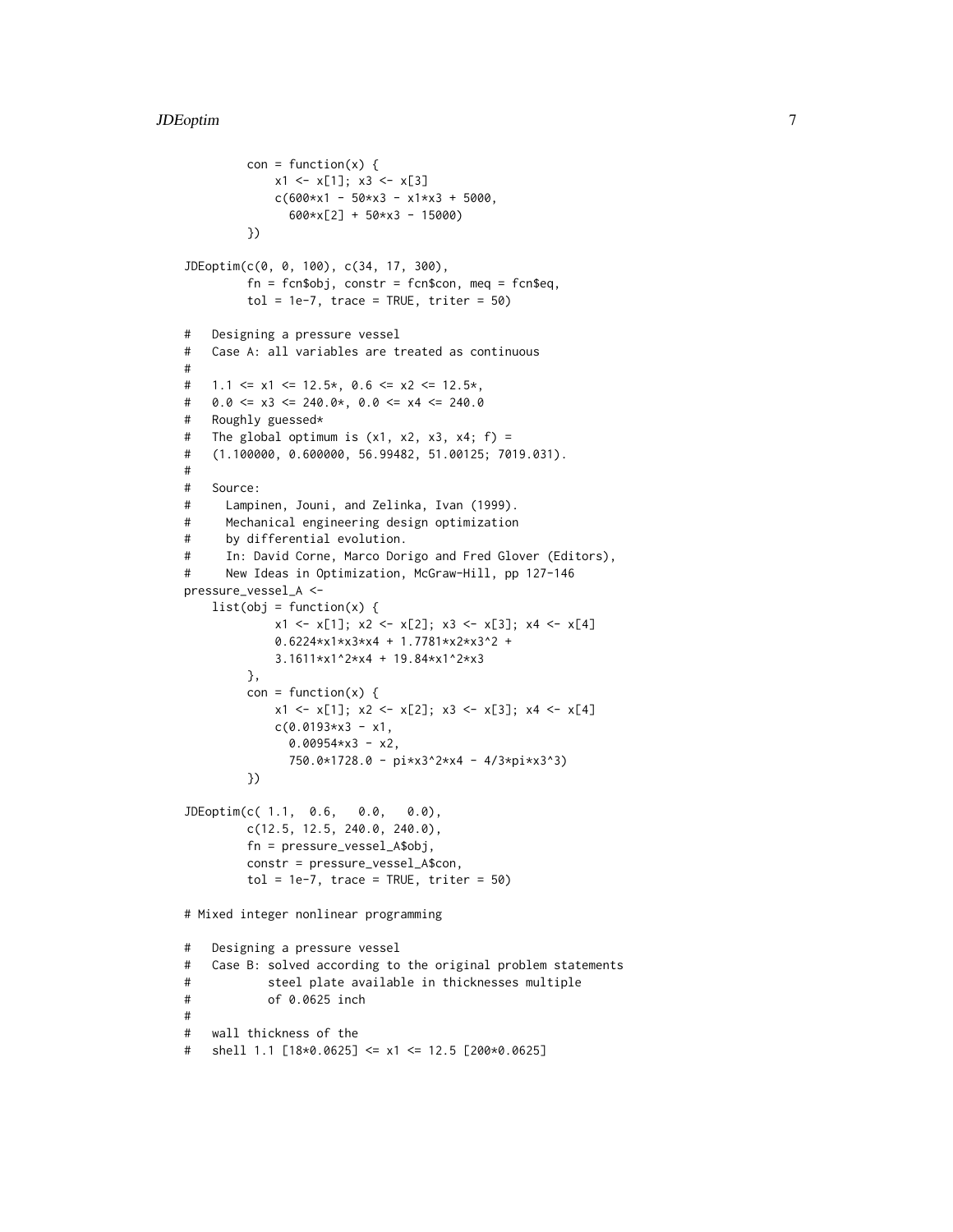```
# heads 0.6 [10*0.0625] <= x2 <= 12.5 [200*0.0625]
# 0.0 \le x3 \le 240.0, 0.0 \le x4 \le 240.0# The global optimum is (x1, x2, x3, x4; f) =# (1.125 [18*0.0625], 0.625 [10*0.0625],
# 58.29016, 43.69266; 7197.729).
pressure_vessel_B <-
   list(obj = function(x) { }x1 <- floor(x[1])*0.0625
            x2 <- floor(x[2])*0.0625
            x3 \le x[3]; x4 \le x[4]0.6224*x1*x3*x4 + 1.7781*x2*x3^2 +
            3.1611*x1^2*x4 + 19.84*x1^2*x3
        },
        con = function(x) {
            x1 <- floor(x[1])*0.0625
            x2 <- floor(x[2])*0.0625
            x3 \le x[3]; x4 \le x[4]c(0.0193*x3 - x1,0.00954*x3 - x2,750.0*1728.0 - pi*x3^2*x4 - 4/3*pi*x3^3)
        })
res <- JDEoptim(c( 18, 10, 0.0, 0.0),
               c(200+1, 200+1, 240.0, 240.0),
               fn = pressure_vessel_B$obj,
               constr = pressure_vessel_B$con,
               tol = 1e-7, trace = TRUE, triter = 50)
res
# Now convert to integer x1 and x2
c(floor(res$par[1:2]), res$par[3:4])
```